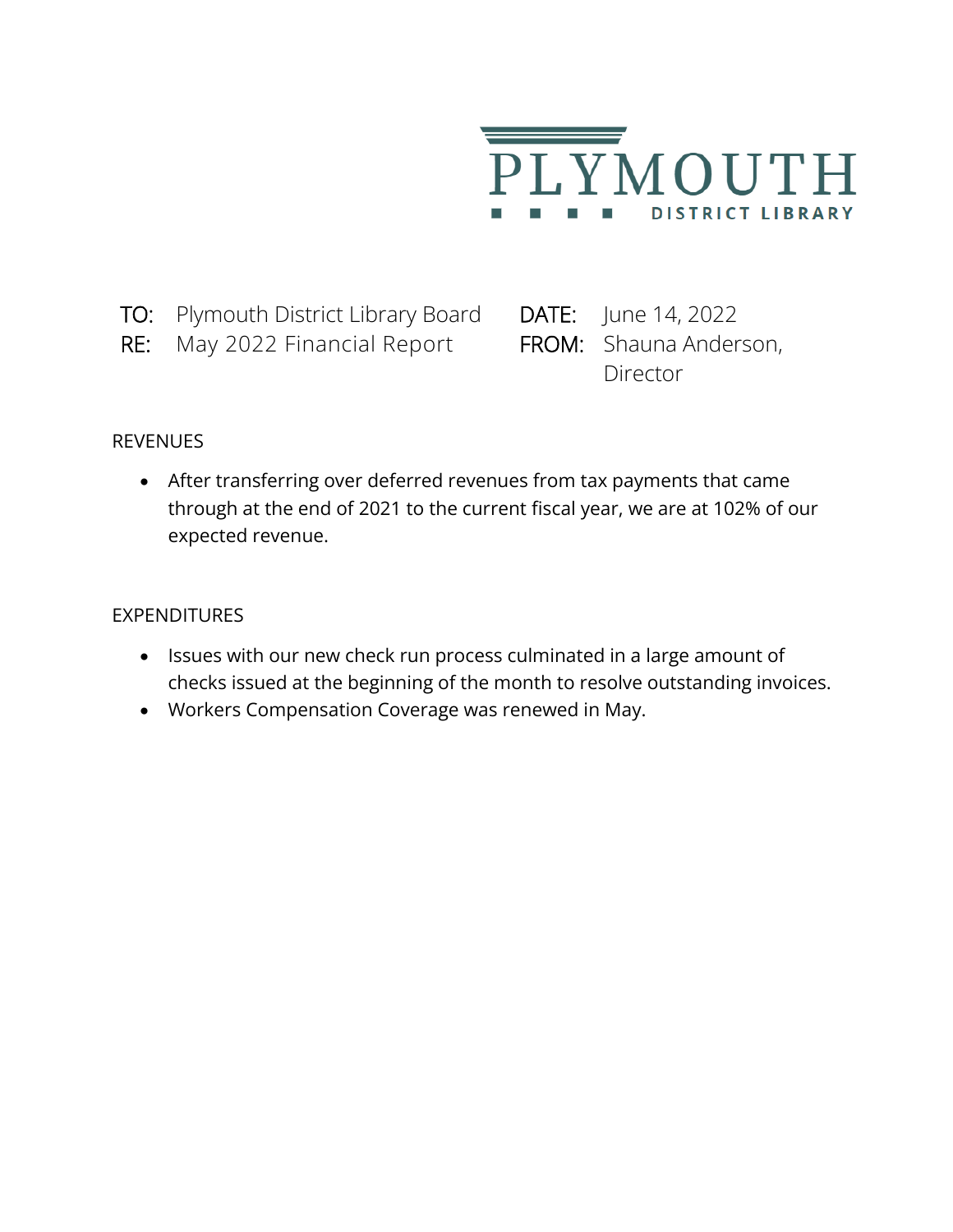| CHECK REGISTER FOR PLYMOUTH DISTRICT LIBRARY |              |                                    |               |               |  |
|----------------------------------------------|--------------|------------------------------------|---------------|---------------|--|
|                                              |              | CHECK DATE 05/01/2022 - 05/31/2022 |               |               |  |
|                                              |              |                                    |               |               |  |
| <b>Check Date</b>                            | <b>Check</b> | <b>Vendor Name</b>                 | <b>Amount</b> | <b>Status</b> |  |
|                                              |              |                                    |               |               |  |
| Bank 101 101                                 |              |                                    |               |               |  |
| 05/05/2022                                   | 30762        | Patricia Carter                    | \$118.20      | Cleared       |  |
| 05/05/2022                                   | 30763        | City of Plymouth                   | \$273.13      | Cleared       |  |
| 05/05/2022                                   | 30764        | <b>Dalton Commercial Cleaning</b>  | \$1,821.00    | Cleared       |  |
| 05/05/2022                                   | 30765        | <b>DTE Energy</b>                  | \$11,542.02   | Cleared       |  |
| 05/05/2022                                   | 30766        | Foster, Swift, Collins & Smith     | \$225.00      | Cleared       |  |
| 05/05/2022                                   | 30767        | Guardian Alarm                     | \$1,705.38    | Cleared       |  |
| 05/05/2022                                   | 30768        | <b>Horton Plumbing</b>             | \$129.50      | Cleared       |  |
| 05/05/2022                                   | 30769        | JanWay Co.                         | \$760.00      | Cleared       |  |
| 05/05/2022                                   | 30770        | <b>Midwest Tape</b>                | \$918.41      | Cleared       |  |
| 05/05/2022                                   | 30771        | Midwest Tape                       | \$681.26      | Cleared       |  |
| 05/05/2022                                   | 30772        | <b>Midwest Tape</b>                | \$76.47       | Cleared       |  |
| 05/05/2022                                   | 30773        | Midwest Tape                       | \$275.61      | Cleared       |  |
| 05/05/2022                                   | 30776        | Office Depot                       | \$201.64      | Cleared       |  |
| 05/05/2022                                   | 30777        | Office Depot                       | \$353.70      | Cleared       |  |
| 05/05/2022                                   | 30778        | Office Depot                       | \$109.28      | Cleared       |  |
| 05/05/2022                                   | 30779        | Office Depot                       | \$152.76      | Cleared       |  |
| 05/05/2022                                   | 30780        | Office Depot                       | \$29.47       | Cleared       |  |
| 05/05/2022                                   | 30781        | Office Depot                       | \$515.56      | Cleared       |  |
| 05/05/2022                                   | 30782        | Office Depot                       | \$257.78      | Cleared       |  |
| 05/05/2022                                   | 30783        | Office Depot                       | \$773.34      | Cleared       |  |
| 05/05/2022                                   | 30784        | Office Depot                       | \$229.78      | Cleared       |  |
| 05/05/2022                                   | 30785        | Office Depot                       | \$30.28       | Cleared       |  |
| 05/05/2022                                   | 30786        | Office Depot                       | \$23.00       | Cleared       |  |
| 05/05/2022                                   | 30787        | Office Depot                       | \$67.80       | Cleared       |  |
| 05/05/2022                                   | 30788        | <b>Office Depot</b>                | \$25.58       | Cleared       |  |
| 05/05/2022                                   | 30789        | Office Depot                       | \$83.12       | Cleared       |  |
| 05/05/2022                                   | 30790        | Office Depot                       | \$84.90       | Cleared       |  |
| 05/05/2022                                   | 30791        | Office Depot                       | \$122.04      | Cleared       |  |
| 05/05/2022                                   | 30792        | Office Depot                       | \$50.94       | Cleared       |  |
| 05/05/2022                                   | 30793        | Watkins Ross & Co.                 | \$4,100.00    | Cleared       |  |
| 05/05/2022                                   | 30794        | Baker & Taylor                     | \$8,416.51    | Cleared       |  |
| 05/05/2022                                   | 30795        | Baker & Taylor                     | \$2,067.62    | Cleared       |  |
| 05/05/2022                                   | 30796        | Baker & Taylor                     | \$1,038.93    | Open          |  |
| 05/05/2022                                   | 30797        | <b>Coughlan Companies LLC</b>      | \$471.76      | Cleared       |  |
| 05/05/2022                                   | 30798        | Findaway World, LLC                | \$74.99       | Cleared       |  |
| 05/05/2022                                   | 30799        | Findaway World, LLC                | \$58.91       | Cleared       |  |
| 05/05/2022                                   | 30800        | Findaway World, LLC                | \$74.99       | Cleared       |  |
| 05/05/2022                                   | 30801        | Gale                               | \$60.78       | Cleared       |  |
| 05/05/2022                                   | 30802        | Gale                               | \$119.16      | Cleared       |  |
| 05/05/2022                                   | 30803        | Gale                               | \$91.17       | Cleared       |  |
| 05/05/2022                                   | 30804        | Gale                               | \$121.56      | Cleared       |  |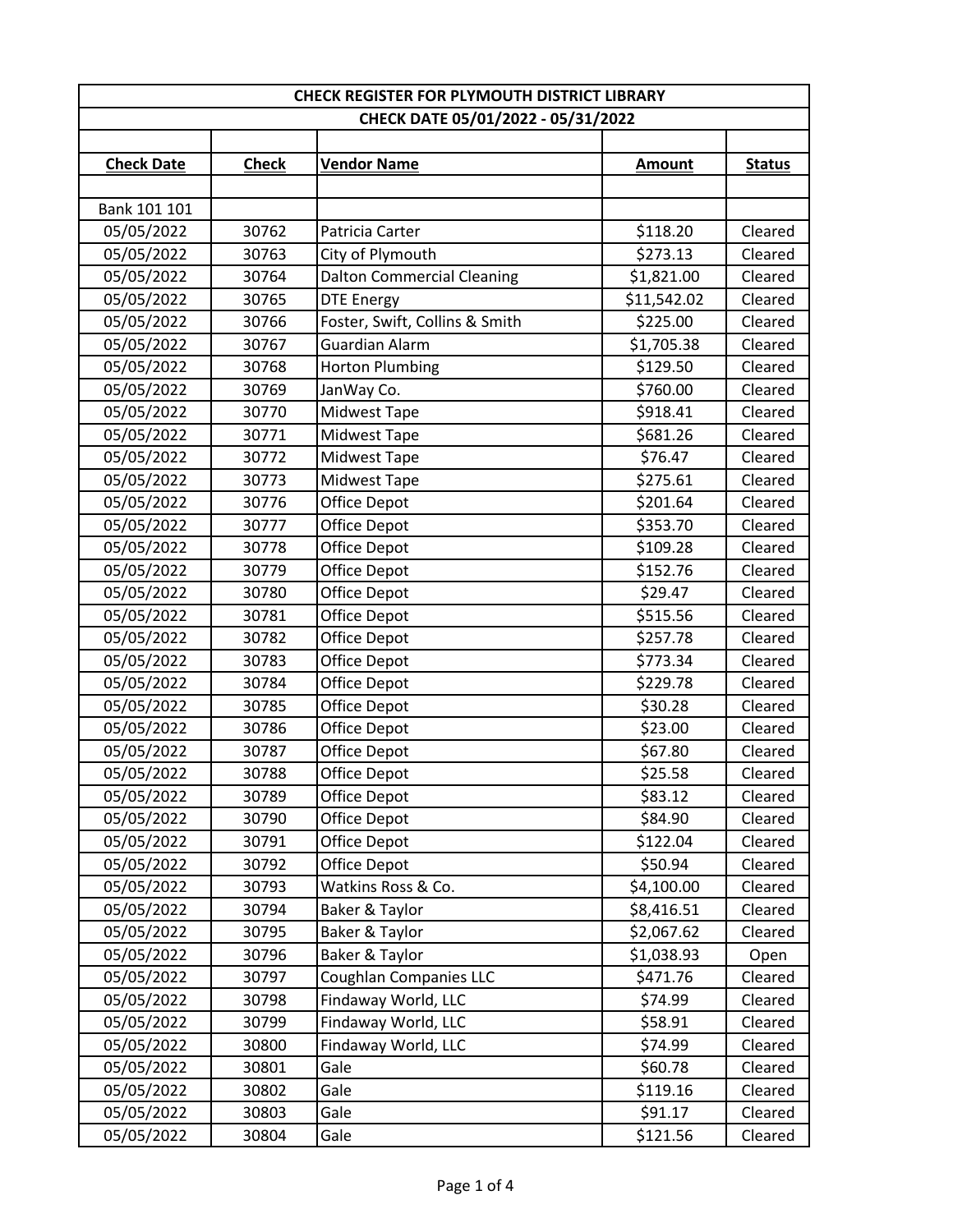| <b>CHECK REGISTER FOR PLYMOUTH DISTRICT LIBRARY</b> |                                    |                                    |               |               |  |  |  |
|-----------------------------------------------------|------------------------------------|------------------------------------|---------------|---------------|--|--|--|
|                                                     | CHECK DATE 05/01/2022 - 05/31/2022 |                                    |               |               |  |  |  |
| <b>Check Date</b>                                   | <b>Check</b>                       | <b>Vendor Name</b>                 | <b>Amount</b> | <b>Status</b> |  |  |  |
|                                                     |                                    |                                    |               |               |  |  |  |
| 05/05/2022                                          | 30805                              | PERMA-BOUND                        | \$13.78       | Cleared       |  |  |  |
| 05/05/2022                                          | 30806                              | <b>BASS CONTROLS</b>               | \$150.00      | Cleared       |  |  |  |
| 05/05/2022                                          | 30807                              | NINTENDO OF AMERICA INC.           | \$26.49       | Cleared       |  |  |  |
| 05/05/2022                                          | 30808                              | <b>ASHLEY KEINATH</b>              | \$100.00      | Open          |  |  |  |
| 05/05/2022                                          | 30809                              | <b>EDWARD S. BALIAN</b>            | \$200.00      | Open          |  |  |  |
| 05/05/2022                                          | 30810                              | MACOMB COMMUNITY COLLEGE           | \$50.00       | Cleared       |  |  |  |
| 05/05/2022                                          | 30811                              | <b>JESSE INGALSBE</b>              | \$58.00       | Cleared       |  |  |  |
| 05/05/2022                                          | 30812                              | <b>Thomson Reuters</b>             | \$274.00      | Cleared       |  |  |  |
| 05/05/2022                                          | 30813                              | Mutual of Omaha                    | \$1,078.83    | Cleared       |  |  |  |
| 05/05/2022                                          | 30814                              | <b>Heather Pacheco</b>             | \$36.99       | Cleared       |  |  |  |
| 05/05/2022                                          | 30815                              | Cherry Lake Publishing             | \$379.05      | Cleared       |  |  |  |
| 05/05/2022                                          | 30816                              | <b>Crabtree Publishing Company</b> | \$113.70      | Cleared       |  |  |  |
| 05/05/2022                                          | 30817                              | <b>Alex Thomas</b>                 | \$200.00      | Cleared       |  |  |  |
| 05/05/2022                                          | 30818                              | Books Galore, Inc.                 | \$43.90       | Cleared       |  |  |  |
| 05/05/2022                                          | 30819                              | J. Appleseed Publisher Co-Op       | \$131.70      | Cleared       |  |  |  |
| 05/05/2022                                          | 30820                              | Library Ideas                      | \$527.40      | Cleared       |  |  |  |
| 05/05/2022                                          | 30821                              | MisDU                              | \$47.59       | Cleared       |  |  |  |
| 05/05/2022                                          | 30822                              | Jessica Keeler                     | \$473.54      | Cleared       |  |  |  |
| 05/05/2022                                          | 30823                              | Calvin University - Hekman Lib     | \$100.00      | Cleared       |  |  |  |
| 05/05/2022                                          | 30824                              | <b>Book Farm LLC</b>               | \$1,069.50    | Cleared       |  |  |  |
| 05/05/2022                                          | 30825                              | <b>Book Farm LLC</b>               | \$258.82      | Cleared       |  |  |  |
| 05/05/2022                                          | 30826                              | <b>Book Farm LLC</b>               | \$552.30      | Cleared       |  |  |  |
| 05/05/2022                                          | 30827                              | <b>Book Farm LLC</b>               | \$99.79       | Cleared       |  |  |  |
| 05/05/2022                                          | 30828                              | <b>Book Farm LLC</b>               | \$846.24      | Cleared       |  |  |  |
| 05/05/2022                                          | 30829                              | <b>Book Farm LLC</b>               | \$1,164.50    | Cleared       |  |  |  |
| 05/05/2022                                          | 30830                              | Synchrony Bank/Amazon              | \$3,934.36    | Cleared       |  |  |  |
| 05/05/2022                                          | 30831                              | AFFIRMATIONS COMMUNITY CENTER      | \$250.00      | Cleared       |  |  |  |
| 05/05/2022                                          | 30832                              | AMAZON CAPITAL SERVICES, INC.      | \$876.97      | Cleared       |  |  |  |
| 05/05/2022                                          | 30833                              | AMAZON CAPITAL SERVICES, INC.      | \$974.84      | Cleared       |  |  |  |
| 05/05/2022                                          | 30834                              | CARNEY-COSTON, BARBARA             | \$100.00      | Open          |  |  |  |
| 05/05/2022                                          | 30835                              | DEMCO                              | \$79.13       | Cleared       |  |  |  |
| 05/05/2022                                          | 30836                              | LESLIE SCIENCE AND NATURE CENTER   | \$220.30      | Cleared       |  |  |  |
| 05/05/2022                                          | 30837                              | Office Depot                       | \$206.74      | Cleared       |  |  |  |
| 05/05/2022                                          | 30838                              | <b>Otis Elevator Company</b>       | \$10,636.32   | Cleared       |  |  |  |
| 05/05/2022                                          | 30839                              | Sarah Vargas                       | \$49.30       | Cleared       |  |  |  |
| 05/05/2022                                          | 30840                              | Consumer's Energy                  | \$2,850.59    | Cleared       |  |  |  |
| 05/05/2022                                          | 30841                              | <b>BC Ten Air</b>                  | \$245.00      | Cleared       |  |  |  |
| 05/05/2022                                          | 30842                              | <b>BC Ten Air</b>                  | \$251.64      | Cleared       |  |  |  |
| 05/05/2022                                          | 30843                              | CEE-CLEAN WINDOW CLEANING CO       | \$400.00      | Cleared       |  |  |  |
| 05/05/2022                                          | 30844                              | DR. IMELDA HUNT                    | \$150.00      | Open          |  |  |  |
| 05/05/2022                                          | 30846                              | HEAT & SWEEP FIREPLACE & BARBECUE  | \$350.00      | Cleared       |  |  |  |
| 05/05/2022                                          | 30848                              | OK FIRE EQUIPMENT CO.              | \$1,265.00    | Cleared       |  |  |  |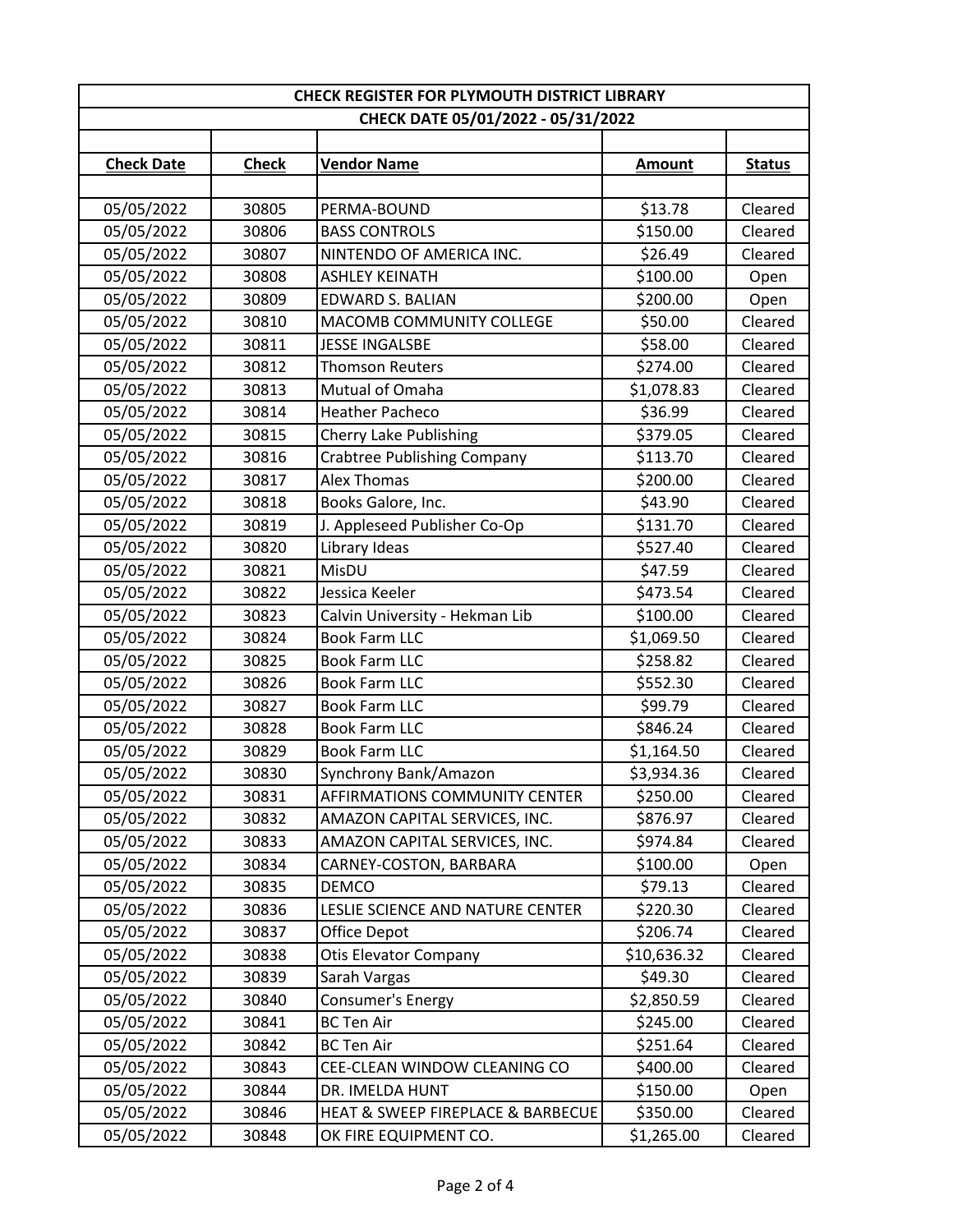| <b>CHECK REGISTER FOR PLYMOUTH DISTRICT LIBRARY</b> |                |                                                        |               |                    |  |  |
|-----------------------------------------------------|----------------|--------------------------------------------------------|---------------|--------------------|--|--|
|                                                     |                | CHECK DATE 05/01/2022 - 05/31/2022                     |               |                    |  |  |
| <b>Check Date</b>                                   | <b>Check</b>   | <b>Vendor Name</b>                                     | <b>Amount</b> | <b>Status</b>      |  |  |
|                                                     |                |                                                        |               |                    |  |  |
| 05/13/2022                                          | 30849          | City of Plymouth                                       | \$444.80      | Cleared            |  |  |
| 05/13/2022                                          | 30850          | Clear Solutions, Inc.                                  | \$75.72       | Open               |  |  |
| 05/13/2022                                          | 30851          | Library Design Associates                              | \$1,665.00    | Cleared            |  |  |
| 05/13/2022                                          | 30852          | <b>Midwest Tape</b>                                    | \$3,085.69    | Cleared            |  |  |
| 05/13/2022                                          | 30853          | Office Depot                                           | \$394.64      | Cleared            |  |  |
| 05/13/2022                                          | 30854          | Proquest-CSA LLC                                       | \$7,161.35    | Cleared            |  |  |
| 05/13/2022                                          | 30855          | <b>Staples Advantage</b>                               | \$801.03      | Cleared            |  |  |
| 05/13/2022                                          | 30856          | <b>Swank Movie Licensing USA</b>                       | \$600.00      | Cleared            |  |  |
| 05/19/2022                                          | 30857          | <b>BARRY D. LEVINE</b>                                 | \$15.00       | Cleared            |  |  |
| 05/19/2022                                          | 30858          | <b>Blue Care Network</b>                               | \$23,028.80   | Cleared            |  |  |
| 05/19/2022                                          | 30859          | <b>Book Farm LLC</b>                                   | \$60.93       | Cleared            |  |  |
| 05/19/2022                                          | 30860          | <b>BS&amp;A Software</b>                               | \$10,000.00   | Cleared            |  |  |
| 05/19/2022                                          | 30861          | <b>Cherry Lake Publishing</b>                          | \$556.77      | Open               |  |  |
| 05/19/2022                                          | 30862          | Coffee Break Service, Inc.                             | \$41.25       | Open               |  |  |
| 05/19/2022                                          | 30863          | Coughlan Companies LLC                                 | \$141.92      | Open               |  |  |
| 05/19/2022                                          | 30864          | Gale                                                   | \$547.31      | Cleared            |  |  |
| 05/19/2022                                          | 30865          | <b>GEM Facility Management LLC</b>                     | \$1,767.74    | Cleared            |  |  |
| 05/19/2022                                          | 30866          | <b>IDLEWILD TOURS</b>                                  | \$150.00      | Open               |  |  |
| 05/19/2022                                          | 30867          | MILLROSS, STEPHANIE                                    | \$150.00      | Open               |  |  |
| 05/19/2022                                          | 30868          | Observer & Eccentric Newspaper                         | \$228.06      | Cleared            |  |  |
| 05/19/2022                                          | 30869<br>30870 | Office Depot                                           | \$403.85      | Cleared<br>Cleared |  |  |
| 05/20/2022                                          | 30871          | Baker & Taylor                                         | \$8,000.89    |                    |  |  |
| 05/20/2022<br>05/20/2022                            | 30872          | Baker & Taylor                                         | \$3,097.63    | Cleared<br>Cleared |  |  |
| 05/20/2022                                          | 30873          | Baker & Taylor<br>\$1,801.14                           |               | Cleared            |  |  |
| 05/20/2022                                          | 30874          | \$590.77<br>Michigan.com<br>\$2,781.58<br>Midwest Tape |               | Cleared            |  |  |
| 05/20/2022                                          | 30875          | SIMONS, DONNA                                          | \$100.00      | Open               |  |  |
| 05/23/2022                                          | 30876          | <b>United States Postal Service</b>                    | \$1,491.62    | Cleared            |  |  |
| 05/27/2022                                          | 30877          | City of Plymouth                                       | \$273.13      | Open               |  |  |
| 05/27/2022                                          | 30878          | <b>COMCAST</b>                                         | \$258.56      | Open               |  |  |
| 05/27/2022                                          | 30879          | <b>Dalton Commercial Cleaning</b>                      | \$3,813.00    | Open               |  |  |
| 05/27/2022                                          | 30880          | Delta Dental Insurance                                 | \$1,475.58    | Open               |  |  |
| 05/27/2022                                          | 30881          | <b>DTE Energy</b>                                      | \$10,464.13   | Open               |  |  |
| 05/27/2022                                          | 30882          | Foster, Swift, Collins & Smith                         | \$247.50      | Open               |  |  |
| 05/27/2022                                          | 30883          | Guardian Alarm                                         | \$1,705.38    | Open               |  |  |
| 05/27/2022                                          | 30884          | <b>Horton Plumbing</b>                                 | \$470.00      | Open               |  |  |
| 05/27/2022                                          | 30885          | Kathleen Philo                                         | \$50.00       | Open               |  |  |
| 05/27/2022                                          | 30886          | <b>KRISTEL DOBSON</b>                                  | \$8.19        | Open               |  |  |
| 05/27/2022                                          | 30887          | Leader Business Networks                               | \$435.49      | Open               |  |  |
| 05/27/2022                                          | 30888          | Midwest Tape                                           | \$3,043.11    | Open               |  |  |
| 05/27/2022                                          | 30889          | Millennium Business Systems                            | \$50.00       | Open               |  |  |
| 05/27/2022                                          | 30890          | MML Workers' Comp Fund                                 | \$3,570.00    | Open               |  |  |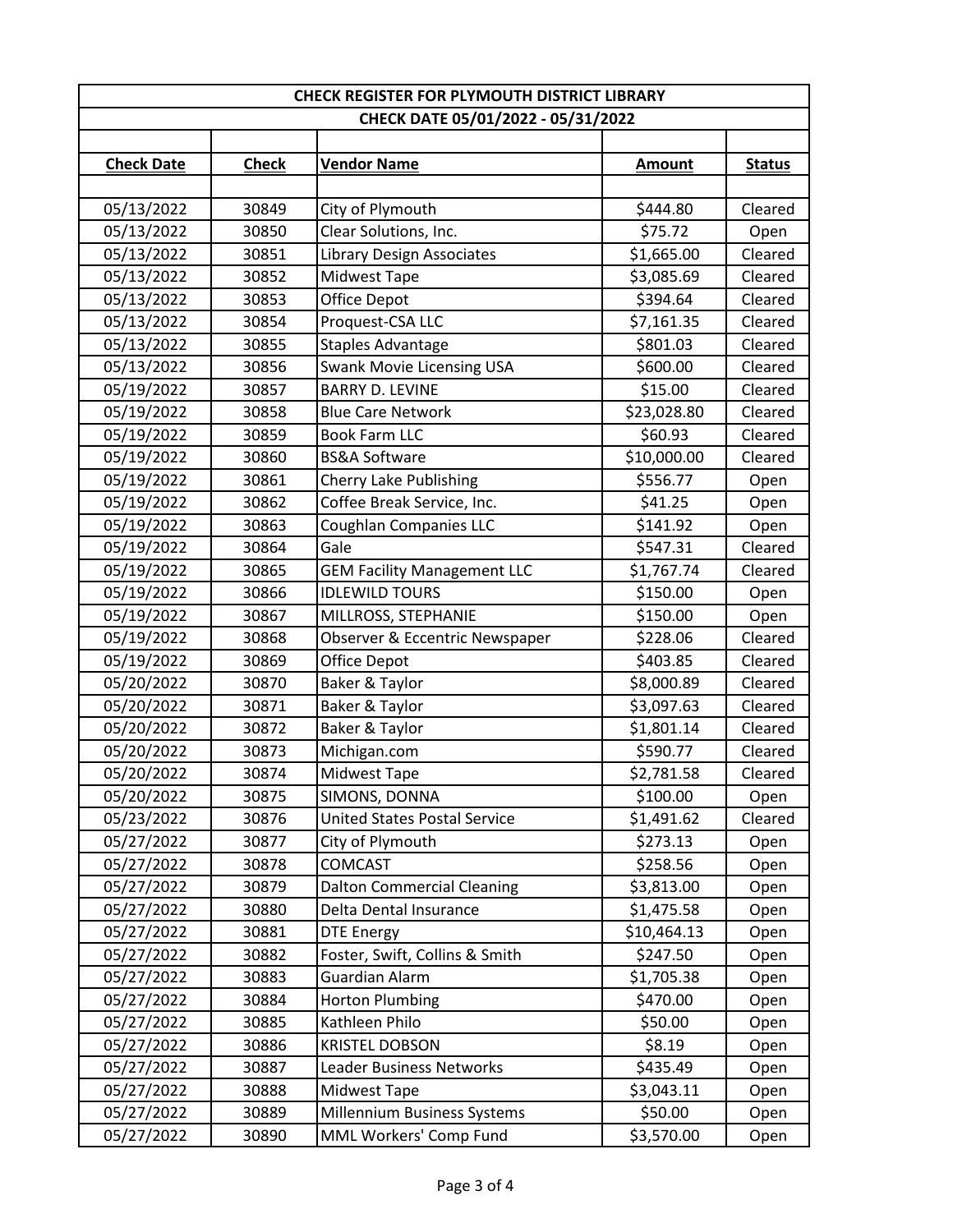|                             |               | <b>CHECK REGISTER FOR PLYMOUTH DISTRICT LIBRARY</b> |                          |               |  |
|-----------------------------|---------------|-----------------------------------------------------|--------------------------|---------------|--|
|                             |               | CHECK DATE 05/01/2022 - 05/31/2022                  |                          |               |  |
|                             |               |                                                     |                          |               |  |
| <b>Check Date</b>           | <b>Check</b>  | <b>Vendor Name</b>                                  | <b>Amount</b>            | <b>Status</b> |  |
|                             | 30891         | Mutual of Omaha                                     |                          |               |  |
| 05/27/2022<br>05/27/2022    | 30892         | Office Depot                                        | \$1,078.83<br>\$1,011.00 | Open          |  |
| 05/27/2022                  | 30893         | Plymouth Community Chamber of                       | \$319.00                 | Open<br>Open  |  |
| 05/27/2022                  | 30894         | <b>TDS Metrocom</b>                                 | \$127.79                 | Open          |  |
|                             |               |                                                     |                          |               |  |
| <b>Total of 130 Checks:</b> |               |                                                     | \$166,753.82             |               |  |
|                             |               | <b>April 2022 Payroll Retirement Transfer</b>       |                          |               |  |
|                             |               |                                                     |                          |               |  |
| <b>Date</b>                 | Amount        | <b>Name</b>                                         |                          |               |  |
| 05/13/22                    | \$32,381.01   | Retirement transfer for April 2022                  |                          |               |  |
|                             |               | (\$106,376.52 FT Salaries x 30.44%)                 |                          |               |  |
|                             |               |                                                     |                          |               |  |
| 5/16/2022                   | \$3,605.62    | Nationwide payment - Employment 457 P/R Deductions  |                          |               |  |
|                             | \$415.50      | Nationwide payment - Employment 457 P/R Deductions  |                          |               |  |
|                             |               | (457 Employer Contributions)                        |                          |               |  |
|                             |               | May 2022 Payroll Retirement Transfer                |                          |               |  |
| <b>Date</b>                 | <b>Amount</b> | <b>Name</b>                                         |                          |               |  |
|                             |               |                                                     |                          |               |  |
| 05/06/22                    | \$462.35      | ADP Inv. Processing                                 |                          |               |  |
| 05/12/22                    | \$68,127.65   | Payroll of 05/13/22                                 |                          |               |  |
| 5/17/2022                   | \$3,605.62    | Nationwide payment - Employment 457 P/R Deductions  |                          |               |  |
|                             | \$415.50      | Nationwide payment - Employment 457 P/R Deductions  |                          |               |  |
|                             |               | (457 Employer Contributions)                        |                          |               |  |
|                             |               |                                                     |                          |               |  |
| 05/26/22                    | \$70,200.27   | Payroll of 05/27/22                                 |                          |               |  |
| 05/27/22                    | \$3,605.62    | Nationwide payment - Employment 457 P/R Deductions  |                          |               |  |
|                             | \$415.50      | Nationwide payment - Employment 457 P/R Deductions  |                          |               |  |
|                             |               | (457 Employer Contributions)                        |                          |               |  |
| 05/16/22                    | \$21,587.34   | Retirement transfer for May 2022                    |                          |               |  |
|                             |               | (\$70,917.68 FT Salaries x 30.44%)                  |                          |               |  |
|                             |               |                                                     |                          |               |  |
|                             | 1.09          | Interest for Huntington Bank Savings for May        |                          |               |  |
|                             |               | May 2022 Credit Card Payments                       |                          |               |  |
| 05/05/22                    | \$1,667.34    | Online payment - Chase Credit Card                  |                          |               |  |
| 05/12/22                    | \$1,057.86    | Online payment - Chase Credit Card                  |                          |               |  |
|                             |               |                                                     |                          |               |  |
|                             |               |                                                     |                          |               |  |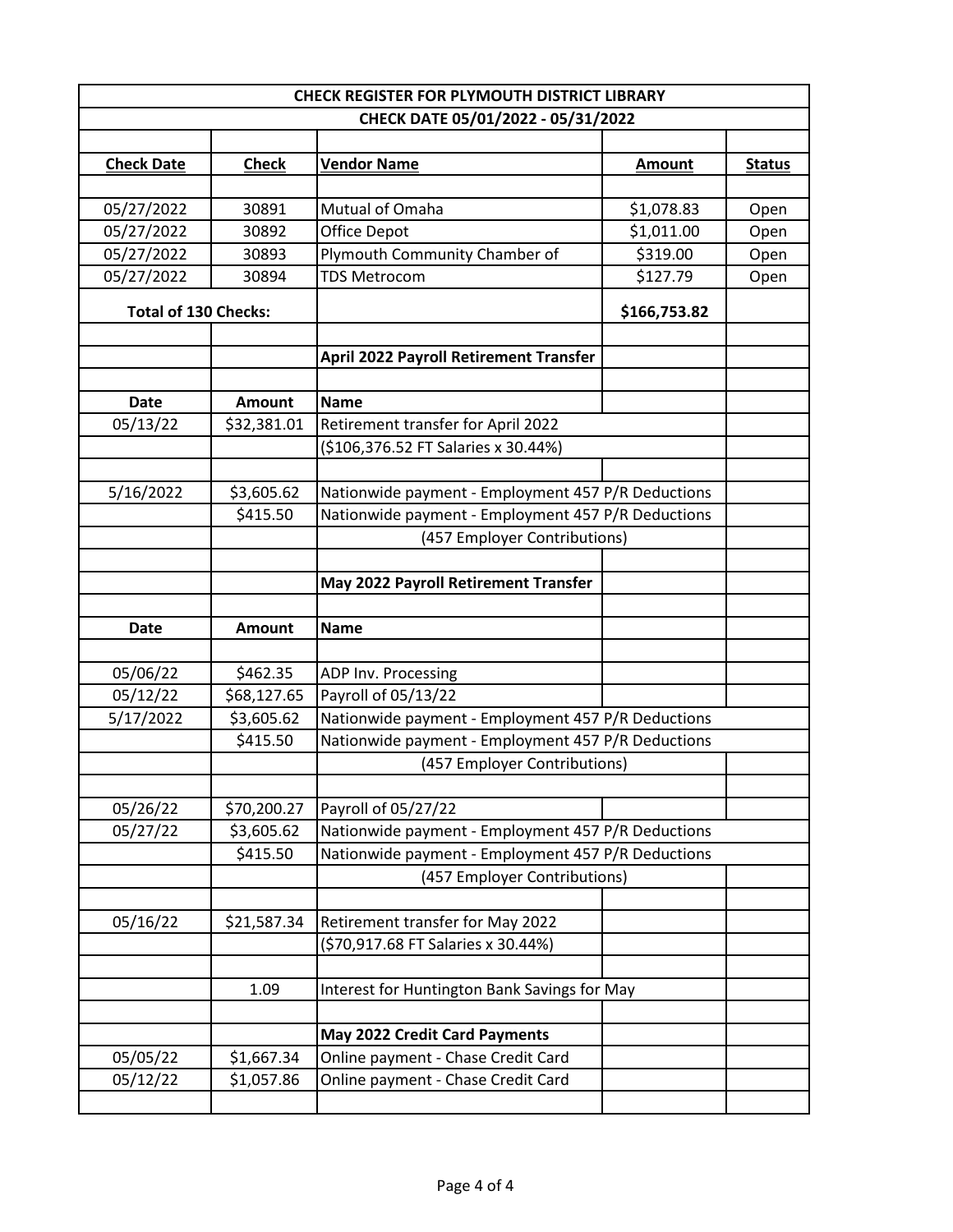## REVENUE AND EXPENDITURE REPORT FOR PLYMOUTH DISTRICT LIBRARY

Balance As Of 05/31/2022 % Fiscal Year Completed: 41.37

| <b>GL Number</b>                                                          | Description                                                   | 2022<br>Amended<br><b>Budget</b> | <b>YTD Balance</b><br>05/31/2022<br>Normal (Abnormal) | Activity For<br>05/31/2022<br>Increase (Decrease) | Available<br>Balance 05/31/2022<br>Normal (Abnormal) | % Bdgt<br>Used  |
|---------------------------------------------------------------------------|---------------------------------------------------------------|----------------------------------|-------------------------------------------------------|---------------------------------------------------|------------------------------------------------------|-----------------|
| Account Category: Revenues<br>Department: 000 NONE<br><b>TAXES</b>        | Fund: 101 GENERAL OPERATING FUND                              |                                  |                                                       |                                                   |                                                      |                 |
| $101 - 000 - 403.000$<br>101-000-407.000                                  | PROPERTY TAXES CURRENT<br>PROPERTY TAXES/DELINQUENT           | 3,569,400.00<br>100,000.00       | 3,866,185.51<br>970.71                                | 0.00<br>0.00                                      | (296, 785.51)<br>99,029.29                           | 108.31<br>0.97  |
| <b>TAXES</b>                                                              |                                                               | 3,669,400.00                     | 3,867,156.22                                          | 0.00                                              | (197, 756.22)                                        | 105.39          |
| <b>STATE GRANTS</b><br>101-000-574.000 STATE REVENUES                     |                                                               | 28,000.00                        | 18,205.54                                             | 18,205.54                                         | 9,794.46                                             | 65.02           |
| STATE GRANTS                                                              |                                                               | 28,000.00                        | 18,205.54                                             | 18,205.54                                         | 9,794.46                                             | 65.02           |
| <b>FINES AND FORFEITS</b><br>101-000-662.000 PENAL FINES                  |                                                               | 20,000.00                        | 0.00                                                  | 0.00                                              | 20,000.00                                            | 0.00            |
| FINES AND FORFEITS                                                        |                                                               | 20,000.00                        | 0.00                                                  | 0.00                                              | 20,000.00                                            | 0.00            |
| INTEREST AND RENTS<br>101-000-664.000 BOOK FINES                          |                                                               | 35,000.00                        | 4,052.31                                              | 706.08                                            | 30,947.69                                            | 11.58           |
| INTEREST AND RENTS                                                        |                                                               | 35,000.00                        | 4,052.31                                              | 706.08                                            | 30,947.69                                            | 11.58           |
| <b>OTHER REVENUE</b>                                                      |                                                               |                                  |                                                       |                                                   |                                                      |                 |
| 101-000-694.000                                                           | 101-000-672.000 INTEREST ON INVESTMENTS<br>OTHER MISC. INCOME | 5,000.00<br>0.00                 | 34.98<br>1,210.03                                     | 0.00<br>548.33                                    | 4,965.02<br>(1, 210.03)                              | 0.70<br>100.00  |
| 101-000-694.001 CFSE DRAW                                                 |                                                               | 10,000.00                        | 0.00                                                  | 0.00                                              | 10,000.00                                            | 0.00            |
| 101-000-695.000<br>101-000-696.000                                        | <b>COPIER FEES</b><br>DONATIONS & CONTRIBUTIONS               | 14,000.00<br>8,000.00            | 2,625.10<br>24,859.17                                 | 1,242.80<br>22,870.92                             | 11,374.90<br>(16, 859.17)                            | 18.75<br>310.74 |
| $101 - 000 - 696.100$                                                     | FRIENDS OF THE LIBRARY                                        | 35,000.00                        | 9,752.87                                              | 3,701.23                                          | 25, 247. 13                                          | 27.87           |
| 101-000-696.200                                                           | ADOPT-A-MAGAZINE                                              | 0.00                             | 662.95                                                | 0.00                                              | (662.95)                                             | 100.00          |
| 101-000-698.000                                                           | SUNDRY-CASH OVER/SHORT                                        | 0.00                             | 433.72                                                | 432.57                                            | (433.72)                                             | 100.00          |
| OTHER REVENUE                                                             |                                                               | 72,000.00                        | 39,578.82                                             | 28,795.85                                         | 32,421.18                                            | 54.97           |
| Total Dept 000 - NONE                                                     |                                                               | 3,824,400.00                     | 3,928,992.89                                          | 47,707.47                                         | (104, 592.89)                                        | 102.73          |
| Revenues                                                                  |                                                               | 3,824,400.00                     | 3,928,992.89                                          | 47,707.47                                         | (104, 592.89)                                        | 102.73          |
| Account Category: Expenditures<br>Department: 790 LIBRARY<br>Unclassified |                                                               |                                  |                                                       |                                                   |                                                      |                 |
| 101-790-706.000<br>101-790-707.000                                        | SALARIES/WAGES - PERMANENT<br>SALARIES/WAGES-TEMPORARY        | 1,747,000.00<br>92,000.00        | 722,688.36<br>32,937.47                               | 131, 395.76<br>5,638.09                           | 1,024,311.64<br>59,062.53                            | 41.37<br>35.80  |
|                                                                           | 101-790-715.000 EMPLOYERS FICA TAXES                          | 135,000.00                       | 57,120.56                                             | 10,349.31                                         | 77,879.44                                            | 42.31           |
| 101-790-716.000                                                           | HOSPITALIZATION/DENTAL/OPTICAL                                | 220,100.00                       | 76,093.31                                             | 14,959.69                                         | 144,006.69                                           | 34.57           |
|                                                                           | 101-790-717.000 LIFE & DISABILITY                             | 14,000.00                        | 5,394.15                                              | 1,078.83                                          | 8,605.85                                             | 38.53           |
| 101-790-718.000                                                           | RETIREMENT                                                    | 300,000.00                       | 120, 172.98                                           | 53,968.35                                         | 179,827.02                                           | 40.06           |
| 101-790-740.000                                                           | OPERATING SUPPLIES                                            | 50,000.00                        | 13,096.74                                             | 2,075.66                                          | 36,903.26                                            | 26.19           |
| 101-790-740.100                                                           | PROCESSING SUPPLIES                                           | 8,000.00                         | 2,405.27                                              | 195.64                                            | 5.594.73                                             | 30.07           |
| 101-790-740.200<br>101-790-741.000                                        | BUILDING SUPPLIES<br>BOOKS & MATERIALS                        | 25,000.00<br>206,950.00          | 3,839.65<br>82, 362.98                                | 1,922.82<br>17,861.04                             | 21,160.35<br>124,587.02                              | 15.36<br>39.80  |
| 101-790-741.100                                                           | BOOKS & MATERIALS - DATABASES                                 | 42,000.00                        | 28,967.00                                             | 7,161.35                                          | 13,033.00                                            | 68.97           |
| 101-790-741.200                                                           | BOOKS & MATERIALS - E-RESOURCES                               | 124,500.00                       | 46, 363. 94                                           | 6,128.80                                          | 78,136.06                                            | 37.24           |
| 101-790-741.300                                                           | BOOKS & MATERIALS - ILL                                       | 0.00                             | 247.90                                                | 0.00                                              | (247.90)                                             | 100.00          |
| 101-790-818.000                                                           | CONTRACTUAL SERVICES                                          | 54,700.00                        | 47,914.65                                             | 10,399.72                                         | 6,785.35                                             | 87.60           |
| 101-790-818.001                                                           | CATALOG                                                       | 125,000.00                       | 93,219.93                                             | 1,695.00                                          | 31,780.07                                            | 74.58           |
| 101-790-850.000                                                           | COMMUNICATIONS                                                | 20,000.00                        | 3,920.85                                              | 764.86                                            | 16,079.15                                            | 19.60           |